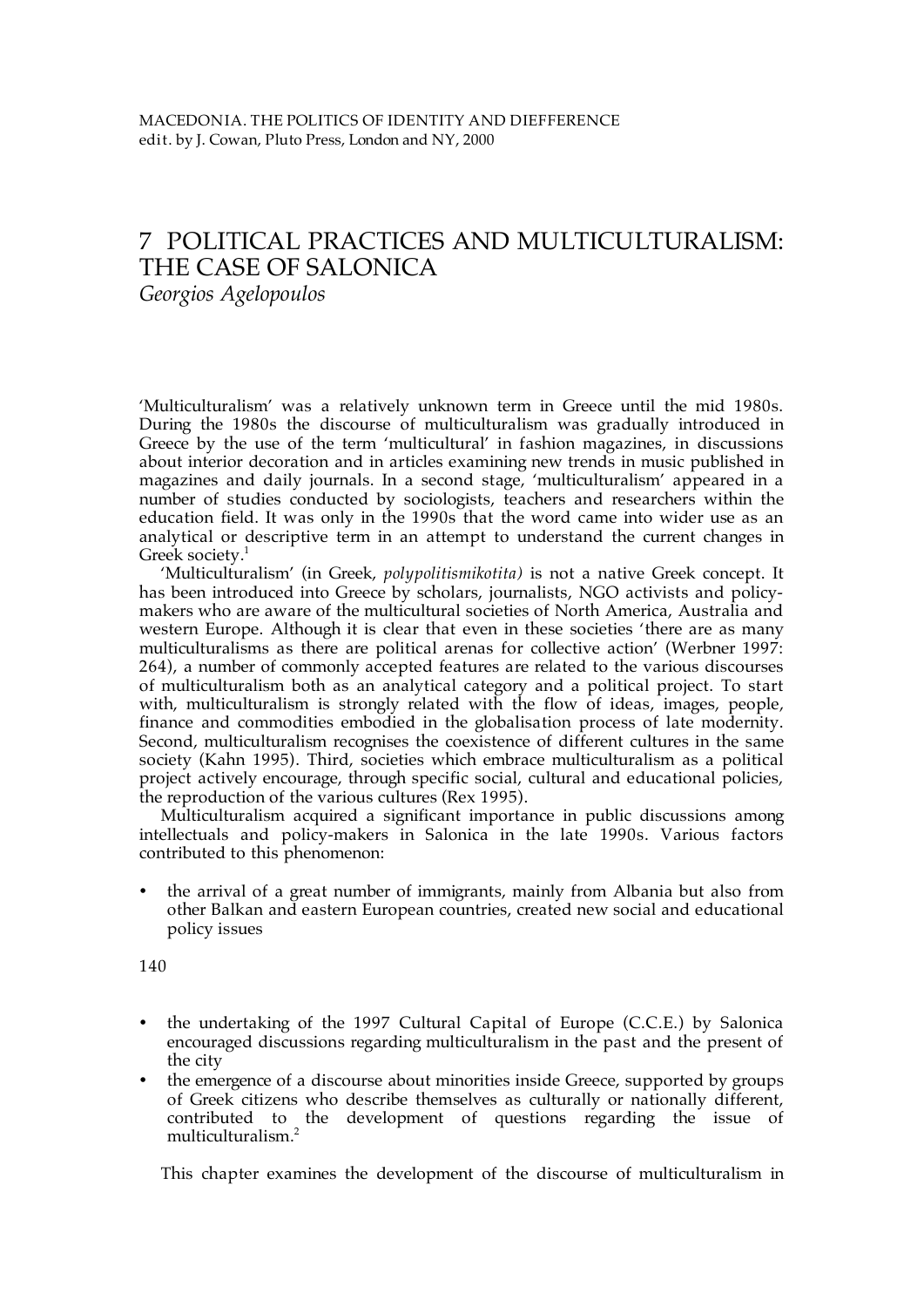Salonica during the last decade and the challenges it raised for Greek society and the Greek state. I will focus my analysis on two main factors that contributed to the development within Salonica of the discourse of multiculturalism: the 1997 CCE activities and the national policies towards illegal migration. I do not disregard the importance of the minorities discourse in the process of identity politics in Greece and in the Greek diaspora. However, I consider the influence of the minorities discourse to operate at the local level of specific regions (Thrace and some areas of western Greek Macedonia), in parts of the Greek diaspora (in Canada and in Australia) and in the think-tank centres working on foreign policy issues in Athens. In that sense, it is mainly an external factor to the development of the local discourse of multiculturalism in Salonica. Furthermore, I consider its influence to be rather limited compared with the grandiose 1997 CCE activities and the phenomenon of 100,000 immigrants currently living in the city.

Arguments and hypotheses put forward regarding the discourse of multiculturalism in Salonica can, to a certain degree, be generalised for the whole of Greece. Nevertheless, such a task is beyond the limits of the present analysis.<sup>3</sup> It should be noted that this study focuses mainly on the discourse of multiculturalism as perceived and presented by intellectuals, politicians, journalists and policymakers. The various versions of multiculturalism among intellectuals and policy makers are interpreted within the framework of a still dominant, and still hegemonic in Greece, value on national homogeneity. Focusing the analysis at this level does not limit our understanding of the subject. As already explained, the introduction of the discourse of multiculturalism is strongly related to discussions among intellectuals and policy makers.

A central aspect of the 1997 CCE agenda was to expose and celebrate 'the multicultural character of Salonica'. In order to succeed in this endeavour, the 1997 CCE promoted a specific perception of the city's past and present as multicultural. Emphasis was given to the coexistence of the 'different' populations of the city during the Byzantine and the Ottoman periods. It is beyond any doubt that cultural plurality, in its broad definition, <sup>4</sup> has been a dominant characteristic of the population of Salonica throughout the previous centuries. However, I will argue that the coexistence of what some intellectuals today consider as culturally different populations does not, in itself, permit us to posit a multicultural domain in

#### 141

Salonica's past. Multiculturalism is only a historically recent and quite specific form of organising cultural plurality.

An examination of the process of multiculturalising the city's past also has two important purposes. First, it highlights the essentialism inherent in the dominant version of multiculturalism. Such a version of multiculturalism basically accepts the common-sense view that 'each culture has a unique, fixed essence that can be grasped independently of context or intercultural relations and which makes an ethnic group act the way it does' (Modood 1997: 10). I suggest that embracing this understanding of multiculturalism contains the danger of an institutionalisation of cultures in the public spheres, a freezing of cultural differences and a reifying of cultural 'communities' (Caglar 1997: 179). Second, an examination of the multiculturalising of Salonica's past contributes to an understanding of the various ways the pre-existing forms of political, social and cultural pluralities, such as the Byzantine and Ottoman eras in this case, shape particular representations of present-day multiculturalisms (Samad 1997: 241).

The case of illegal and legal immigrants who settled *en masse* in the city, as in the rest of Greece, during the last decade, is investigated in order to emphasise that the form cultural pluralism takes is connected to issues of political order (Grillo 1998). The mere fact that 100,000 immigrants settled in the city during the last decade does not in itself make Salonica 'multicultural', contrary to what is often claimed by the media. Nevertheless, I will argue that the presence of immigrants raises political questions regarding the basis on which the Greek society and the Greek state are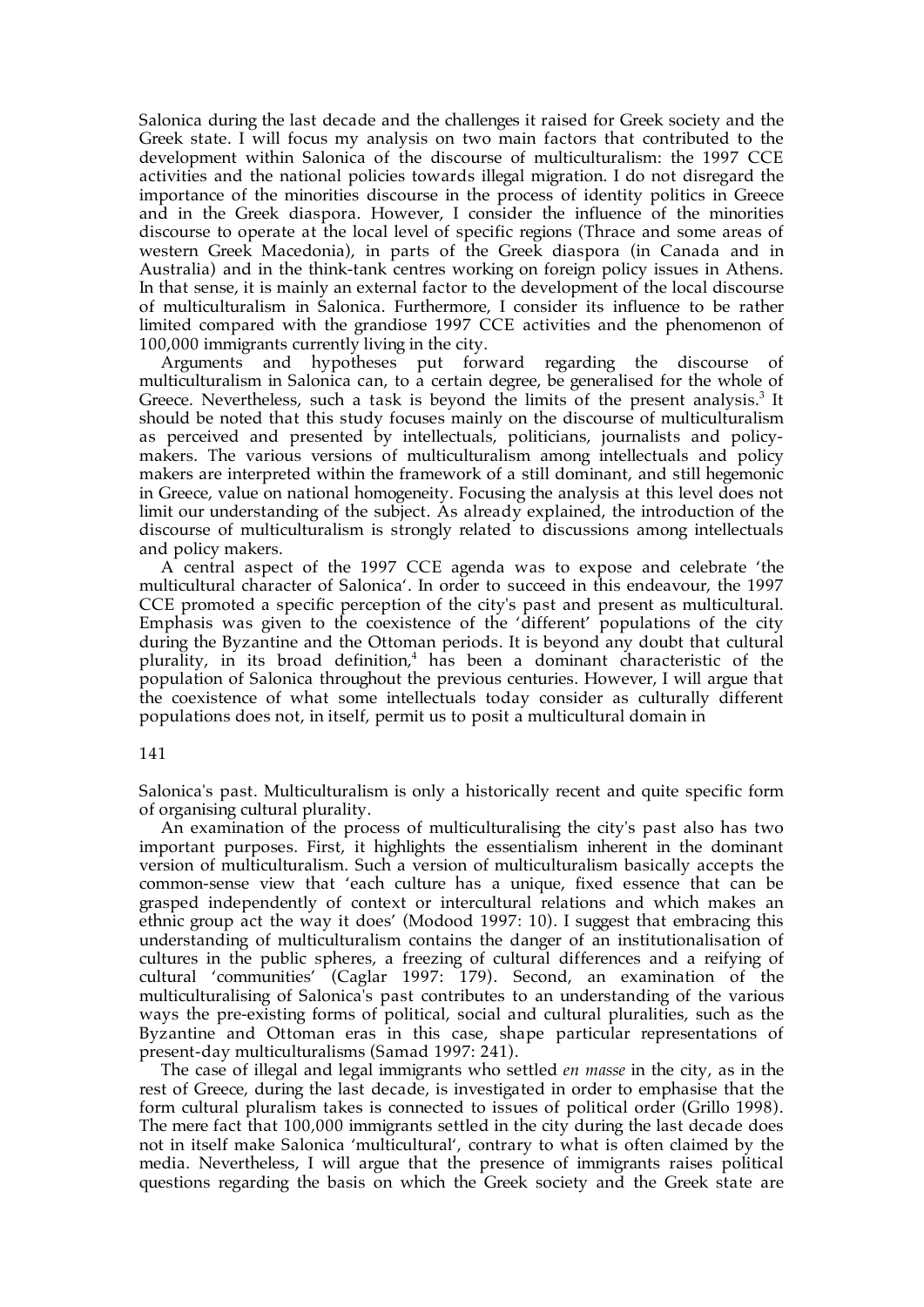#### constituted.

## CULTURAL PLURALISM IN SALONICA'S PAST

The Byzantine and the Ottoman administrations in the Balkans stimulated various people and cultures that were previously separated and produced an amalgamation of populations out of which new social groups emerged. The present population of Salonica is mainly the result of population movements and population exchanges that occurred in the context of the Ottoman Empire, during and soon after its dissolution. In the Ottoman state the administration of non Muslim populations was organised according to the *Millet* system. Non Muslims were divided into religious communities comprising Orthodox Christians, Armenian Christians, Jews and, after 1849, Orthodox Christians followers of the Bulgarian Exarchate. Each *Millet* had its own organisation under its religious leaders and bodies. The *Millet* was defined by religious affiliation, but its autonomous administration was concerned with secular matters, such as the allocation and collection of taxes, education, and intracommunal legal matters such as marriage, divorce, and inheritance (Petrovich 1980: 385). Until 1849, all the Orthodox Christians inside the Ottoman Empire, irrespective of cultural background, constituted the Orthodox *Millet*.

#### 142

In the context of the *Millet* system, as in other pre-modern states, culture rarely assumed any political significance at all (Gellner 1983: 75). Grillo calls such societies patrimonial and points out that although 'cultural and ethnic difference was not absent from these societies, it was never crucial to their operation' (Grillo 1998: 3). In the context of the Ottoman state, religion was the main determinant of identity (Kitromilides 1990: 25; Kofos 1990: 104). Religion may be considered as a cultural idiom itself but obviously it was not the only one available. <sup>5</sup> The Ottoman *Millet*  system, which Kymlicka calls 'the most developed model of non-liberal religious tolerance' (1995: 158), produced in Salonica some very interesting, extreme and (with respect to our modern standards) peculiar phenomena. The amalgamation of linguistic, socio-economic, kinship, political and religious domains led to unique forms of syncretism. The existence of Greek speaking Muslims and the existence of a Ladino-speaking (Judeo-Spanish) Muslim community (former Jews who converted to Islam in 1666, the *Donmedes*) are among the most striking cases. We should also note the existence of populations which cut across the *Millet* divisions, such as the Muslim Gypsies and the Orthodox Christian Gypsies.

It is obvious that in this context any classification of the city's populations according to a single cultural criterion, as in the case of modern multicultural societies, is an arbitrary one. Defining Ottoman Salonica as a multicultural society implies projecting our own modern standards onto a society that was organised on a different basis. The multiculturalisation of Salonica's past fails to take into account the various forms that cultural plurality took in history.

The situation in Ottoman Salonica changed under the influence of the various nationalist movements in the early nineteenth century. Modern nationalism requires the existence of exclusive and unique identities (Gellner 1983). The Greek nation, as other eastern European nations, mainly developed on the basis of what Anthony D. Smith calls 'ethnic nationalisms' (1986). In this model of national ideology, cultures are nationalised and culture becomes a criterion of national identification and mobilisation. However, models of cultural nationalism failed in their attempt to divide the population of Salonica and Macedonia in general into well-defined nations according to their criteria. This became evident when politicians, policy makers and state officials attempted to use sociocultural, linguistic and historical criteria in order to divide the population into distinctive national groups. They failed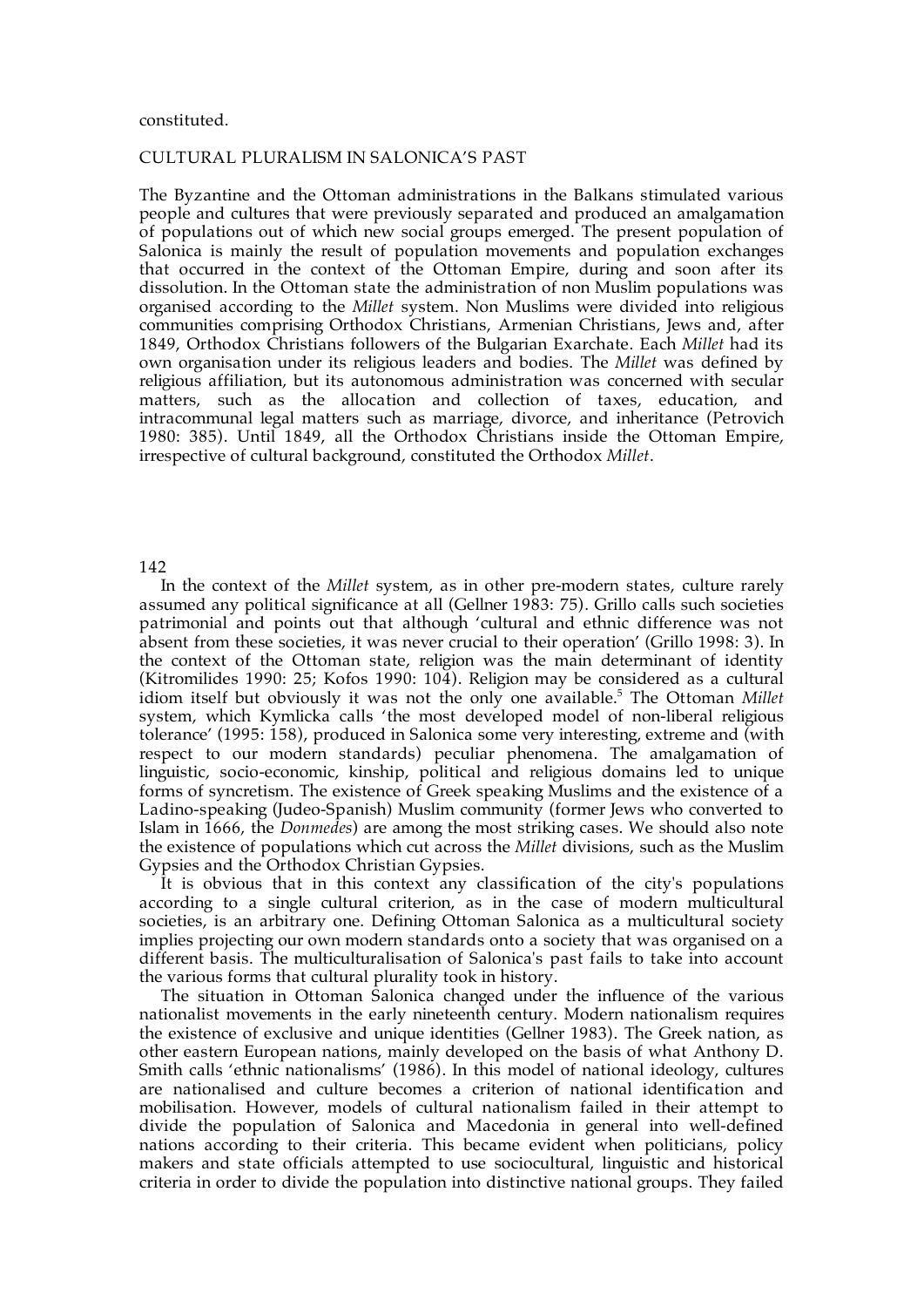to understand that at the local level, the decision to embrace a nationality during the late nineteenth/early twentieth century was a political choice very often irrelevant to the sociocultural identity and linguistic practices of those who took this decision.<sup>6</sup> The inability of policy makers and state officials to comprehend the national identification process led to the problematic practice of imposing cultural nationalisms over local populations. As a result, they forced the silence and the assimilation of those

143

local identities that could not comply with the national homogenising process (Agelopoulos, 1997a; Cowan, 1997; Karakasidou, 1997).

# CULTURAL PLURALISM IN THE 1990s

The end of the Balkan Wars and the First World War established the present day northern frontiers of Greece. As a part of the Greek state territory, Greek Macedonia experienced all the significant social, demographic and political changes that took place in the region. Until 1922, when the compulsory exchange of populations between Greece and Turkey took place, the society of Salonica was composed of a variety of populations: Jews, local Greeks (including Vlachs), Turks, small numbers of other Muslim populations, Bulgarians and Gypsies. Macedonian-speaking populations were not settled in the city, since they lived exclusively in rural areas.<sup>7</sup> The departure of the Muslim (mainly Turkish) population in 1922 was followed by the arrival of almost 200,000 Greek Orthodox Christian refugees of various cultural and linguistic backgrounds <sup>8</sup> from Turkey. As a result of all these population movements, Salonica ended up having a variety of people living inside the city or in the nearby villages. The Jewish community of Salonica, which comprised at least onethird of the city's total population before 1922, was deported to concentration camps during the Second World War. Only a small number of Jews returned to the city in the late 1940s. Parts of the small Bulgarian community of the city were assimilated into the wider population and some left for Bulgaria.

These movements did not influence the ideological basis of the Greek state. The Greek state remains a national state following the ethnic model of nation-states established in the nineteenth century. The range of strategies adopted by some state institutions towards any kind of 'difference' remained the same, although their intensity varied according to international and domestic political developments. They include assimilation, incorporation, the imposition of silence, yet also a narrow recognition of 'difference' in response to obligations imposed by international treaties (as in the case of the Muslims in Thrace). It is widely accepted that the large majority of the population of Greek Macedonia has been assimilated into the Greek national ideology (Cowan 1997; Danforth 1995).

The above mentioned policies aimed at homogenising diverse local population within the Greek state. However, since the mid 1980s Greek society has experienced a new situation: the sudden arrival of a great number of immigrants as well as political and economic refugees. The first immigrant communities were established in Athens during the early 1980s from workers coming from Egypt, Pakistan and some Asian countries (Iosifides 1997). Their numbers were limited and the first significant migration movement was the 'repatriation' of Pontic Greeks from Russia, Georgia, Kazakstan, Armenia and other former USSR Republics (Voutira 1991).<sup>9</sup>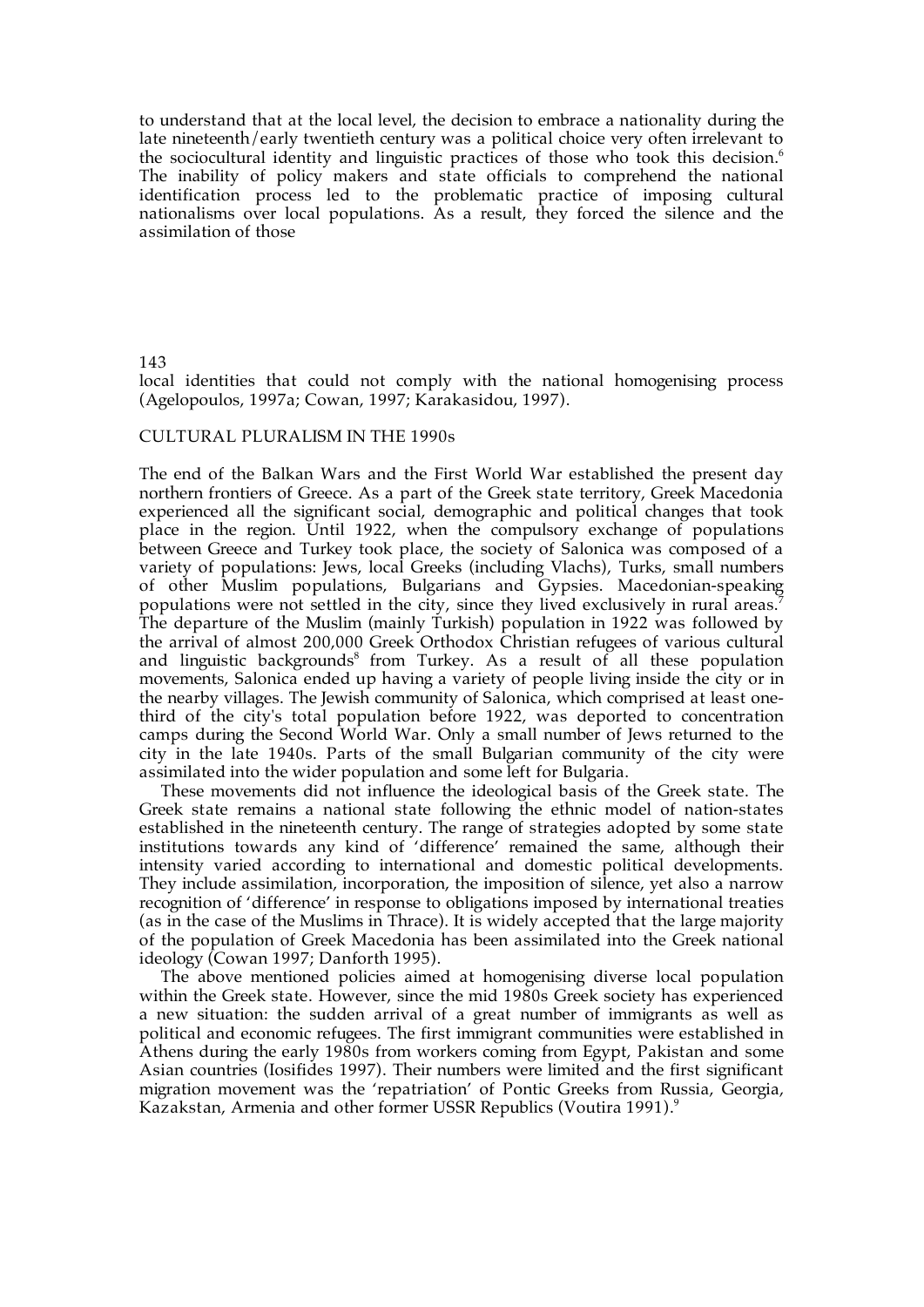Most of them settled in Athens and Salonica. The post-1989 political changes in eastern Europe escalated the migration process and within a few years about 700,000 immigrants had settled in Greece. $^{10}$ 

Enormous differences exist between illegal and legal immigrants. Until 1997 the only legal immigrants were the Pontic Greeks from the former USSR. They have been acknowledged as Greek nationals; consequently, they have been able to follow a repatriation process, in which they receive a certain degree of state support and are given Greek citizenship. Thus Pontic Greeks are usually legally employed and receive salaries equivalent to those of local Greeks. On the other hand, most illegal immigrants work in dirty manual jobs and are poorly paid (King, Iosifides and Myrivilli 1998: 169 - 170). According to Lianos, the wage of an illegal migrant worker is 60 per cent of that of a native worker (1998: 541). This situation has created a number of social and educational policy problems. Until recently, illegal immigrants were not able to register their children in schools and were not eligible for any kind of social protection provided by state institutions. It became obvious that to prevent serious social problems a new legal context was necessary (Karydis 1996; Sitaropoulos 1992). Two ministerial decrees were issued in 1997 and 1998 (359/1997 and 358/1998) and a new migration law has been announced as under preparation for discussion in parliament (February 2000).

The two ministerial decrees established specific registration procedures for all those immigrants living in Greece but, as a result of this process, new problems have arisen. The registration mechanisms proved to be rather slow and bureaucratic. According to the latest available data of the Greek Organisation for the Employment of Human Resources (*OAED*) reported in June 1999, about 370,000 immigrants applied for a Green Card (legalisation certificate) and 225,691 of them submitted all the necessary documents. By the end of June 1999 about 40,000 applications were reviewed by the Greek state authorities. Out of the 40,000 reviewed applications a total number of 35,000 Green Cards were issued.

Many immigrants were not able to register because they had been convicted for crimes in Greece. <sup>11</sup> In addition, the registration process does not guarantee legalisation for those who have been registered. This is due to the various preconditions required for the completion of the legalisation process. Immigrants are required to have 40 day's worth of social security stamps<sup>12</sup> in order to complete the legalisation process. Since most employers prefer to have immigrants as a workforce precisely in order to avoid the registration process -and thus payment of taxes and social security contributions- immigrants face a dilemma. In order to acquire a permanent legal working permit they need to be legally employed but most employers do not offer them jobs on that basis. This is what King, Iosifides and Myrivilli call 'the complex relationship between their illegal status, their exploitation on the labour market and their social and spatial marginalization' (King, Iosifides and Myrivilli 1998: 171). In addition, the ministerial decrees have

145

not taken into account the fact that immigration is still continuing. In other words, the deadlines for submitting the documents necessary for legalisation have expired; immigrants who currently enter the country are thus, by definition, considered illegal. In early February 2000, the Secretary of the Ministry of Internal Affairs announced that the new immigration law will provide a permanent, continuous operating framework for the legalisation of immigrants. Since the new law, at the time of writing, had not yet been discussed in parliament, it is not possible to predict future developments.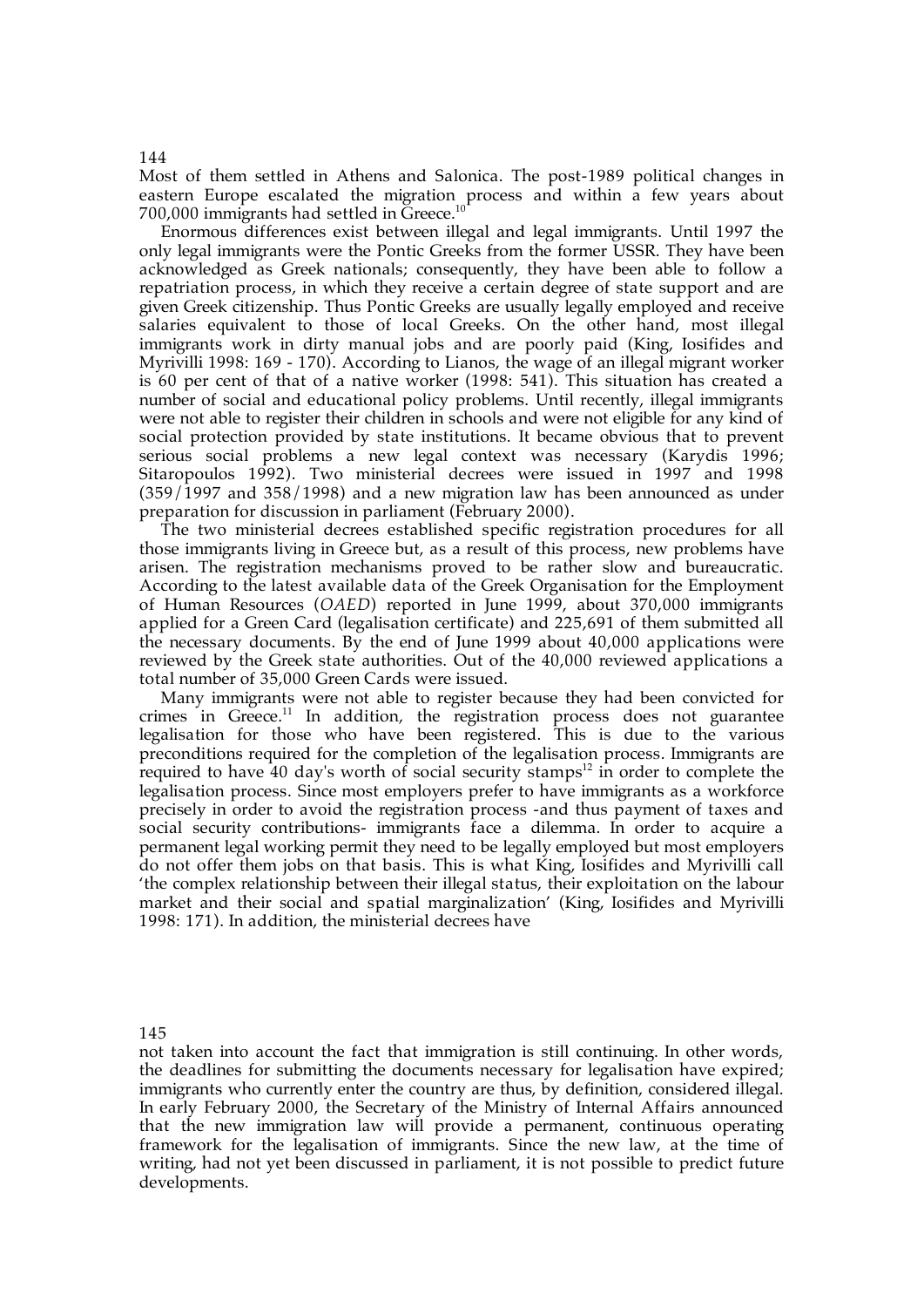Meanwhile, the institutional context established to regulate the life and work of immigrants who arrived in Greece in the 1990s failed to build up an infrastructure sensitive to immigrants' social and linguistic needs. This fact became evident in the everyday life of immigrants: they have found that bureaucratic papers and documents used in hospitals, schools, police stations, municipal authorities and employment offices are rarely translated into languages other than Greek. They have found very few reception classrooms in schools that offer courses in the native languages of the immigrant children. They have encountered an absence of political representation of immigrant communities, the non-existence of Greek language courses for immigrants<sup>13</sup> and of specialised interpreters in courts. However, the main problem has been the legalisation process itself, since it creates an illegal status for the large number of immigrants who cannot comply with its bureaucratic procedures.

One can understand why a number of immigrant community representatives argue that the two ministerial decrees created more problems than they solved. The immigrants' problems, as well as the problems of the Greek society, obviously arise from the political management of immigration (the legalisation context) and not from the 'cultural difference' of immigrants as such. Immigrants themselves are well aware of this situation. This is evident in the fact that, as the legalisation process has continued, some immigrant communities have become divided. Legal immigrants have established their own close and well-organised communities and have differentiated themselves from the rest who failed to receive the Green Card.

Immigrant communities continue to grow. In the case of Salonica, the vast majority of the immigrants come from Albania (King, Iosifides and Myrivilli 1998). This is due to the geographical proximity of Greek Macedonia and Albania. The rest of the recently settled immigrant population of the city is mainly composed by Pontic Greeks from the former USSR. Lianos estimates that about 8 per cent of Salonica's population was composed of illegal and legal immigrants in 1993 (1998: 538). The dramatic rise in migration from Albania after the 1997 political violence has certainly increased this number. Given that the population of the wider area of Salonica is about 1 million people,<sup>14</sup> it seems likely that about  $100,000$  immigrants currently live in the city and in the nearby villages.

The presence of immigrants is more obvious in specific areas of the city. A number of immigrants from the former USSR have rented houses in the old

## 146

centre of the city. Albanian workers and their families live in some of the workingclass neighbourhoods to the east of the city suburbs, but they socialise in the streets and coffee houses around the main railway station. In 1998 the first exclusively Albanian coffee house opened up at Anageniseos street close to the main railway station. Over the past decade, though, a number of racist reactions to the immigrants began to appear. These reactions most often took the form of what is today called in Greece *Albanophobia*, that is, collectively accusing the immigrants for the increase of criminality in the country.<sup>15</sup> Such attitudes contributed to the appearance of police round-up operations (called *skoupa*, 'sweeps'), where special police units take into detention all immigrants walking in the streets in order to check their documents. Most racist reactions are encouraged by a few populist politicians, mainly active at the local authorities level, and by extreme right-wing groups.

Given this situation, the introduction of the term 'multiculturalism' in the political rhetoric of Greek politicians lacks any meaning and value for the immigrants. Even though the Greek Prime Minister Konstantinos Simitis, in his speech on the celebration of the 1998 Year Against Racism, stated that 'Greece is becoming a multicultural society', multiculturalism has not acquired the status of a political project for the reconstruction of the Greek state institutions. Recently arrived immigrants have no alternative apart from becoming members of an expanding group of low paid illegal workers.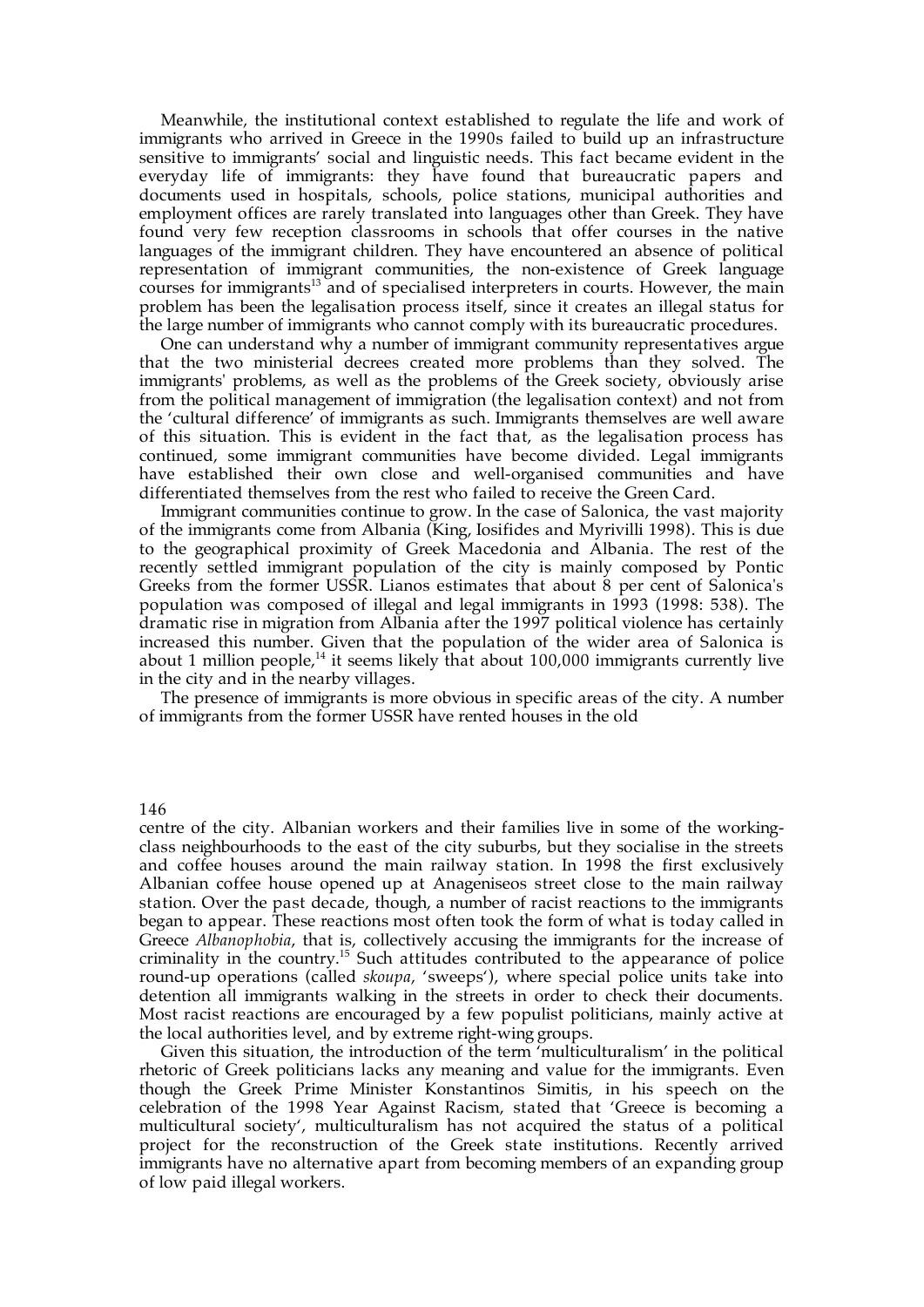# MULTICULTURAL REFERENCES AND THE 1997 CULTURAL CAPITAL OF EUROPE

The case of illegal immigrants coming to Greece testifies to the inability of state institutions to cope with an issue that requires that the ideological context of the ethnic model of the nation state be overcome. In Salonica the pursuit of a multicultural society was further encouraged by the activities of the 1997 CCE. The CCE is an institution sponsored by the EU and lasting one year, which takes place in a different EU member state every year. Although there is no fixed agenda of activities, each organising city is expected to promote art events related to the city's history and culture as well as activities bringing together artists and scholars from various European and non European countries. The EU provides the necessary funds to construct or reconstruct the infrastructure needed for art events.

The case of the 1997 CCE clearly demonstrates the important role that intellectuals play in the construction of culture. In order to understand the contribution of the intellectual community it is important to know the context that led the intellectuals of Salonica to produce and consume the new image of multicultural Salonica (Kahn 1995: 148). The intellectual community of the city is well aware of the cultural plurality of Salonica's past. Indeed, one of the most important characteristics of literature produced

147

by writers and poets of Salonica has been its acknowledgement of the multilingual, culturally mixed society of the city (Abatzopoulou 1997; Mackridge 1997; Yannakakis 1997). This has become a popular way to differentiate Salonica from Athens and to signify the "character" of the city. Not only in the literature but also in music and other arts, in architectural reconstructions of parts of the old city as well as in everyday discourses such as the local cuisine and night life entertainment, this unique 'character' of the city is often promoted (Moutsou 1994).

The stress on the cultural plurality of the city's past was part of the 1997 CCE agenda since its very beginnings. The 1997 CCE administration clearly stated that 'the promotion of the multicultural character of the city, which in its long history has been a meeting place for different nations, is among the basic targets of the 1997 CCE programme' (CCE 1997: 1). A great number of cultural events stressed the image of Salonica as a Mediterranean port, as one of the oldest and most important cities in the southern Balkans. Such activities included traditional dance performances with groups coming from Syria, Lebanon, southern Italy, France and Spain, literature presentations from Balkan writers, folk music concerts by ensembles from the eastern Mediterranean and the Middle East. However, this emphasis on what was called a 'multicultural programme' of art events coexisted with more Hellenic-oriented cultural activities such as the exhibition about Alexander the Great and the exhibition of ancient Greek technology. Indeed, as the Greek Minister of Culture Evangelos Venizelos argued, the 1997 CCE agenda attempted to find a compromise between two distinctively opposite views: the Hellenic and the 'cosmopolitan' (multicultural) one (Venizelos, 1998).

The CCE administration, composed of local intellectuals and bureaucrats, decided that a focus on Byzantium<sup>16</sup> was the ideal compromise between the two views for the 1997 CCE agenda. Hence, as Ioannou argues, the focus on Byzantine Orthodoxy was nothing more than an attempt to find a middle ground (Ioannou, 1999). Both the opening ceremony of the 1997 CCE and the most important exhibition of the 1997 CCE (The Mount Athos Treasures exhibition) clearly referred to the Byzantine heritage of Salonica. However, even this presentation of Byzantium was in its own way Greek-centred, since it emphasised Greek Orthodoxy as the most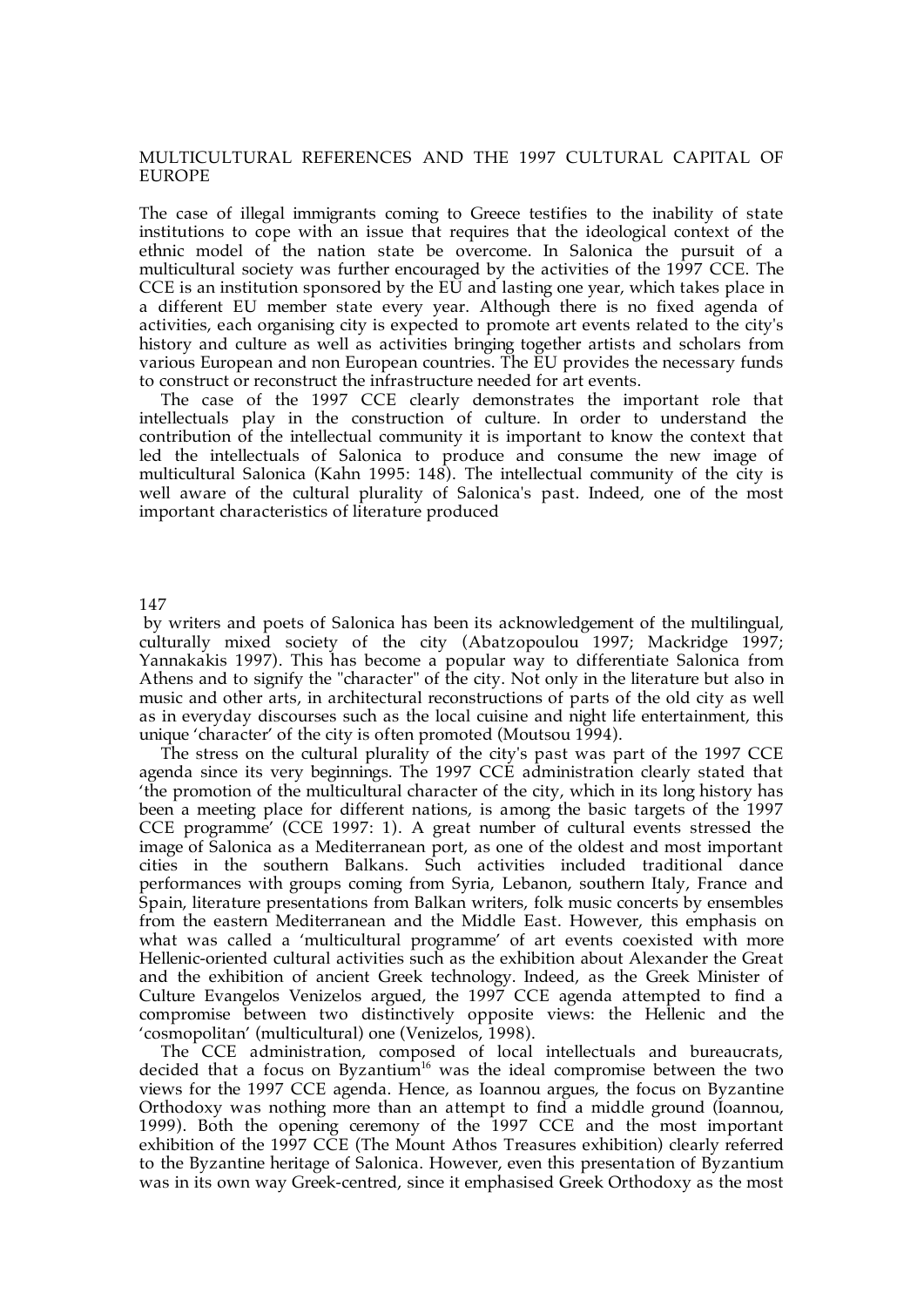important element of the Byzantine era. Such developments attracted a number of critiques. 17

The 1997 CCE model of multiculturalism was therefore dominated by a stress on Byzantine Greek Orthodoxy and an exclusion of Islam, other Christianities and syncretisms and, to a lesser degree, Judaism. Thus, the attempt to capitalise on the cultural plurality of Salonica's past did not include a balanced presentation of the populations which created this cultural plurality in the city's history. In addition, there was very little emphasis in the 1997 CCE activities on the cultural plurality of Salonica in the present day. To my knowledge, among the few 1997 CCE activities related to the cultural plurality of the city in the 1990s were the organising of an academic conference, the publication of a pamphlet titled *The ABC Against Racism*, the

# 148

activities of the Red Thread programme<sup>18</sup> and the coordination of an international festival of folk music and 'traditional' food. The participation of the immigrant communities of present-day Salonica was evident only in the case of the international festival where they performed 'folk dances' and cooked their 'traditional' food. Overall, the 1997 CCE promoted representations of multiculturalism failed to fully incorporate the non-Greek elements who created the cultural plurality of the city, both in the past and in the present.

# WHICH MULTICULTURALISM FOR SALONICA?

Multiculturalism has become an ambiguous term in present day social sciences as well as in many political contexts. According to Modood: 'it is only through specific case studies that we can analyse how integration and multiculturalism are worked in different ways in different local and national settings' (1997: 5). This paper has attempted to present the development of the discourse of multiculturalism in Salonica during the 1990s, and the challenges it posed for the Greek state and society. As already explained, two parallel processes were taking place in the city. On the one hand, the arrival of about 100,000 immigrants and the lack of their integration spoke to the need for the establishment of multicultural institutions or, at least, institutions able to cope with the particular social and linguistic needs of its increasingly heterogeneous populations. At the same time, the 1997 CCE capitalised almost exclusively on pre-existing forms of cultural plurality in the city's past, ignoring to a great degree this newer heterogeneity, in order to present its own version of multiculturalism. In addition to forces in the local context that have turned Salonica into a multicultural site, there are also, of course, wider influences contributing to the development of multiculturalism, such as the minorities discourse. However, what is striking here is the way the two local factors that served to establish the multicultural domain in the city were perceived as unconnected in most of the local discussions. This was basically a consequence of the refusal of the 1997 CCE organisers to make the exploration of the serious social and educational issues of the present immigrant communities part of the 1997 C.C.E. agenda. The failure to bring Salonica's past and present cultural plurality into a single framework meant that a crucial opportunity to envisage and explore, critically, the future of the city's cultural plurality was lost.

It should also be noted that the dominant discourses of multiculturalism coexist in Salonica with a less visible but developing critical approach to the present day cultural heterogeneity of the city. During the last few years, young artists and writers of Salonica have been exploring issues related with the presence of 'others' in the city. This can be seen, for example, in the work of a number of young photographers,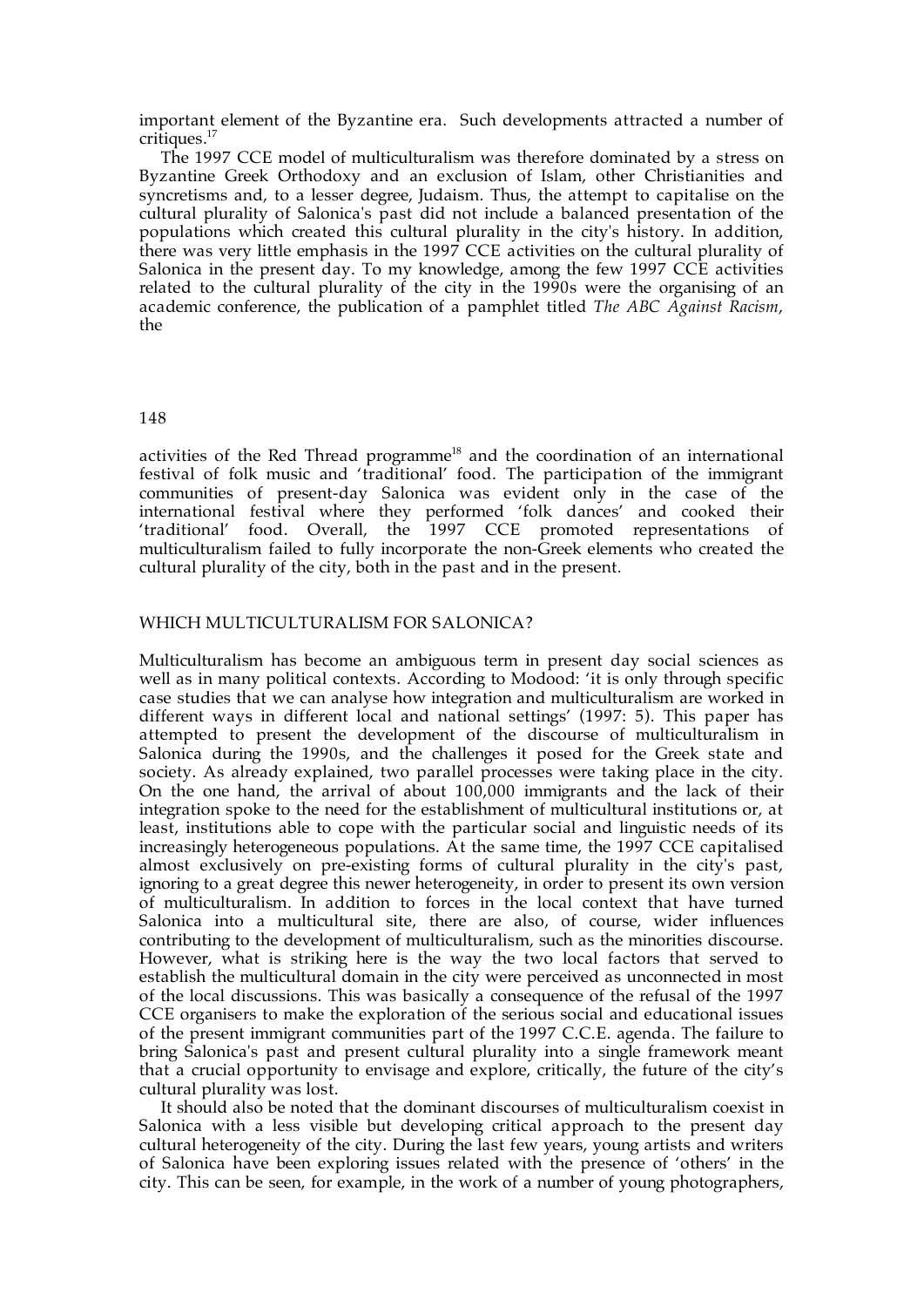who participated at the 'Photo Syngiria' exhibitions in the 1990s. In such approaches, the presence of

'others' is located at the centre of everyday Salonica life, the suncretisms and social dynamics between groups being clearly manifested. An alternative critical exploration of identities may develop out of these attempts, although this is not yet clear. However, the work of most of these young local artists and writers had a limited presence in the 1997 CCE projects. Reportedly, this had to do with the agenda set by the 1997 CCE administration, which focused on well established, internationally recognised artists and their work.<sup>19</sup>

The multiculturalisation of the city's past, as encouraged by the 1997 CCE agenda, followed a folkloric approach to cultures. This is not a unique case, since similar phenomena have occurred in multicultural contexts in other parts of the world (Castles, Kalentzis and Cope 1990; Goldberg 1994). In such cases, cultures become commodities and there is a form of cultural difference 'to suit every taste' (Kahn 1995: 125). The consumption of cultural commodities allows us to construct our perceptions of selfhood, our relationships to the world and to 'others' (Caglar 1997: 182). This is why the presence of illegal immigrants was minimised in the 1997 CCE version of multiculturalism; illegal immigrants would create unpleasant perceptions of who we, the citizens of Salonica, are.

In order to become commodities, cultures have to be homogenised. Homogenisation is necessary in order to present distinctive cultures in dance performances, in 'traditional' food festivals and folk music concerts. Such an essentialist representation of culture is contradictory to an understanding of culture as an open ended, changing, creative and unbounded process involving relations between insiders and outsiders. In its own way, the homogenisation of cultures has significant consequences on individuals. Individuals are by definition perceived as members of cultural collectivities (Delafenetre 1997). Culture is not perceived as an outcome of social relations but as a definite and essential form of demarcation of the self (Strathern 1995: 154 - 156). Individuals are free to choose 'their culture' but this limits their ability to construct a polycentric, multiple and unsituated self beyond cultural stereotypes (Turner 199: 419).

It is not an exaggeration to argue that versions of multiculturalism, such as the one promoted by the 1997 CCE, may contribute to imposing limits on individual freedom. Under these conditions dynamic and unbounded idioms of identification created in everyday discourses will obviously continue to exist. However, in order to become established in the 'official scene', similar idioms of identification will have to abandon their open ended, continuously changing qualities. The freedom to construct identities without the limitations of stereotypes will therefore be located beyond and outside the society of Salonica. Individuals and groups following such a process will practically face the denial of their existence at the public scene. Is it possible to recognise the existence of 'others' without applying an essentialist definition of identity? This is the crucial political question that needs to be addressed.<sup>20</sup>

150

The introduction of multiculturalism in Salonica is currently posing a deeply political challenge for its present inhabitants and for Greek society and the state. The discourse of multiculturalism is now spreading and developing beyond the discussions of intellectuals. It is presenting challenges to, and highlights dilemmas of, the present situation. There are new calls for the establishment of multiculturalism as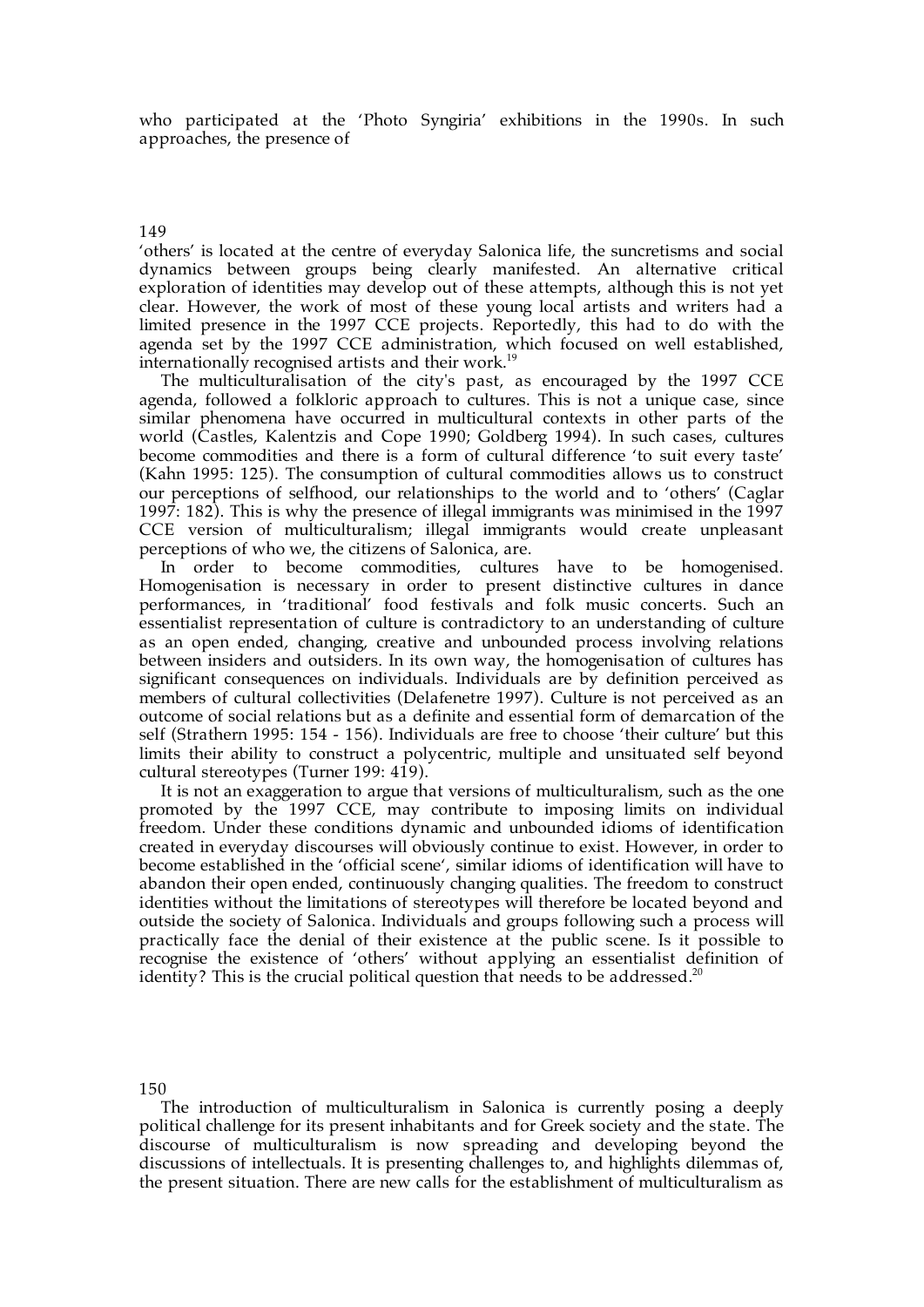a political project. The Greek nation-state is attempting to respond to these challenges within a context that cannot be disregarded: the wider European context in which various western European versions of multiculturalism are operating. In order to respond to all these pressures the ethnic model of the Greek nation-state will have to be revised, but it is still not clear what will succeed this model. The case of Salonica illustrates that already some versions of multiculturalism are available in Greece. There exists a Western cosmopolitan model; there is also a more native version of multiculturalism dominated by the ideology of Byzantine Greek Orthodoxy and, finally, there are fragments of native critical explorations that have not yet been materialised into an alternative proposal. Whatever the future developments, it is clear that in order to establish a democratic polity, Greek society also needs to take into consideration immigrants' views on the issue of cultural plurality.

## ACKNOWLEDGMENTS

I am most grateful to Jane Cowan for her contribution in writing this chapter and to Sarah Green, Dimitra Gefou-Madianou, Makis Makris, Sophia Avgitidou and Efi Voutira, who offered important comments on earlier drafts.

# **NOTES**

- 1. A number of papers, books and edited volumes published in Greek during the last decade examine various aspects of multiculturalism (see, for example, Agelopoulos 1997b; Chiotakis 1999; Dragona-Monachou 1999; Gefou-Madianou 1999; Lavdas 1999; Katsikas kai Politou 1999; Katsoulis 1999; Papageorgiou 1997; Paparigopoulos 1999; Skourtou 1999; Vryzas 1997). In addition, a number of well-known books on multiculturalism and multicultural education have been translated and published in Greek (for example, Cummins 1999; Modgil *et al.* 1997; Taylor 1997).
- 2. For an analysis on the emergence ofminorities discourse in Greece, see Tsitselikis and Christopoulos (1997); Gounaris, Michailidis and Agelopoulos (1997) and Danforth (1995).
- 3. Although immigrants from other countries can be found throughout Greece, settlement patterns are uneven. Thus, while many immigrants in Athens come from Asian or African countries, these kinds of immigrant communities are virtually non-existent in the north of Greece. The immigrants living and working in Salonica come almost exclusively from Albania, Bulgaria and the former USSR. Furthermore, a number of populations living in the north have very little presence in the south.

- 4. I use the term 'cultural plurality' following Grillo's understanding of cultural pluralism (1998).
- 5. The issue of the dynamics, hierarchies and syncretisms between the populations of Ottoman Salonica is beyond the limits of the present analysis.
- 6. For a detailed analysis, see Agelopoulos (1995); Gounaris (1993); Karakasidou (1997); Vereni (1996) and Vermeulen (1984).
- 7. Brailsford points out that since the years of the Ottoman empire the population of the cities of Serbia, Bulgaria and Macedonia was ethically different from the population of the nearby rural areas (1906: 86). The distinction between bourgeois Bulgarians of Salonica living in the urban centre and Macedonian Slavs living in the rural areas of Macedonia is important. A great number of urban Slav-speaking populations of Macedonia had acquired a Bulgarian national identity by the end of the nineteenth century. The Macedonian national movement was established in the early twentieth century, at a point when two generations of bourgeois Slavs in Macedonia had developed a Bulgarian national identity.
- 8. Among the Greek Orthodox refugees who settled in Salonica in 1922-3 were a number of Pontic Greeks from the Black Sea coast of Turkey (Greeks speaking the Pontic Greek dialect), bourgeois<br>Greeks from the cities of the Turkish Aegean Sea coast and Turkophone Greeks from highland villages of central Turkey.
- 9. The political changes of the 1980s and the 1990sin the former USSR caused the migration movement of Pontic and other Greeks from the former Soviet Republics to Greece (Voutira 1991).
- 10. Estimates regarding the number of immigrants in Greece vary from 400,000 to one million persons. My own figures (700,000) represent a conclusion based on official statistics, existing studies (Iosifides 1997; King *et al.* 1998; Lianos 1998) and discussions conducted with the representatives of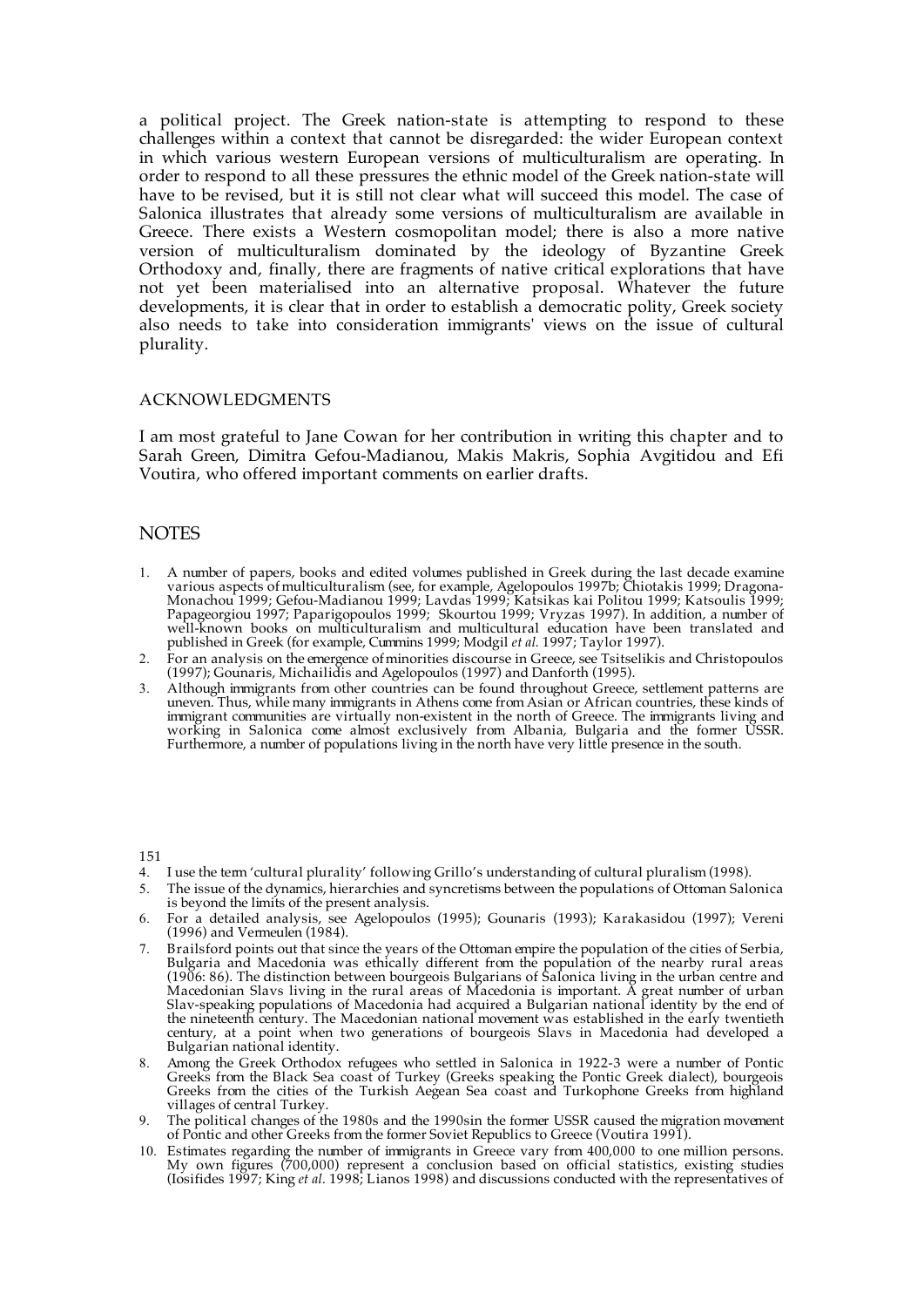immigrant communities and anti-racist organizations participating in the Network of Social Support to Immigrants and Refugees. My estimate refers to those immigrants who live and work in Greece throughout the year.

- 11. Non-Greek citizens who have been convicted for crimes committed in Greece prior to the legalisation process are not eligible to receive a Green Card.
- 12. Every full-time, legally registered worker in Greece receives a social security stamp for each working day.
- 13. A very limited number of reception classes and Greek language courses are established in some schools of the larger cities of Greece (*Scholeia Palinostounton*, literally, 'schools for repatriates'). These courses were initially created for the Pontic Greek repatriates from the former USSR. At a later stage they accepted immigrant children of any background.
- 14. According to the 1991 census, the prefecture of Salonica had a population of 977,528 persons.
- 15. It is beyond any doubt that immigrants have contributed to the increase of criminality in Greece. Most of the immigrants' criminal activity has to do with petty crime related to their social marginality. However, some immigrants were engaged in extreme forms of criminal activities such as the two incidents in June-July 1999 in which two desperate Albanian illegal criminals hijacked two public buses and took all the passengers as hostages. Both incidents had tragic outcomes and three persons died. In any case, it should be made clear that the majority of crimes in Greece are committed by Greeks and that the majority of immigrants are not engaged in criminal activities (Fakiolas 1994; Karydis 1996). Furthermore, as Fakiolas points out, Albanian immigrants are over-represented in the statistics on arrests due to their visibility, by police targeting of known areas of Albanian concentration (such as the railway and bus stations and specific neighbourhoods in Salonica) and by their problematic legal status as illegal immigrants (1994).

#### 152

- 16. The Byzantine heritage has often been proposed as a way out from the so-called 'failure of the modern Greek nation', that is, its inability to solve the Hellenic-Romeic dilemma imposed on modern Greeks by Western modernity (Herzfeld 1986). During the last decade a number of scholars have argued that the Byzantine Orthodox cultural heritage and its context (that is, the Balkans) can contribute to a postmodern construction of Greekness. Most of these scholars, such as Christos Giannaras and Kostas Zouraris, are influenced by the so-called neo-Orthodox movement. As Ziakas clearly puts it 'our country has to participate in the postmodern quest by capitalising upon its premodern cultural deposits', referring to the Byzantine Orthodoxy as 'our pre-modern cultural deposits' (Ziakas 1998: 52).
- 17. A collection of papers highly critical of the activities of the CCE was published in *Entefktirion* (vol. 42-3). *Entefktirion*, a periodical published in Salonica invited a large number of intellectuals and politicians to review the activities of the 1997 CCE and produced a special volume published in 1998.
- 18. The 'Red Thread' ('Kokini Klosti') programme organised a number of high quality activities (music, dance, games, story-telling, exhibitions, parties, happenings) aimed primarily at children's education and entertainment. Most of these activities incorporated strongmulticultural references.
- 19. See the various papers at *Entefktirion* (vol. 42-3).
- 20. I amgrateful to Sarah Green for her thoughtful remarks on this point.

#### BIBLIOGRAPHY

- Abatzopoulou, Fragiski. 1997. 'The Image of the Jew in the Literature of Salonica', in Peter Mackridge and Eleni Yannakakis (eds) *Ourselves and Others: The Development of a Greek Macedonian Cultural Identity*. Oxford: Berg.
- Agelopoulos, Georgios. 1995. "Perceptions, Construction and Definition of Greek National Identity in Late Nineteenth Early Twentieth Century Macedonia", *Balkan Studies* 36(2), <sup>247</sup> 263.
- 1997a. 'From Bulgarievo to Nea Krasia, From ''Two Settlements'' to ''One Village'': Community Formation, Collective Identities and the Role of the Individual' in Peter Mackridge and Eleni Yannakakis (eds) *Ourselves and Others: The Development of a Greek Macedonian Cultural Identity*. Oxford: Berg.
- 1997b. 'Ethnotikes Omades kai taftotites'. *Sygchrona Themata*, 63, 18 26.
- Brailsford, Henry. 1906. *Macedonia, its Races and their Future*. London: Metheun Press.
- Caglar, Ayse. 1997. 'Hyphenated Identities and the Limits of ''Culture''', in Tariq Modood & Pnina Werbner (eds) *The Politics of Multiculturalism in the New Europe*. London: Zed Books.
- Castles, Stephen, Mary Kalantzis and Bill Cope. 1990. *Mistaken Identities: Multiculturalism and the Demise of Nationalism in Australia.* Sydney: Pluto.

Chiotakis, Stelios. 1999. 'I ''Polypolitismikotita'' Enantion tis Polypolitismikotitas? Anastaltikoi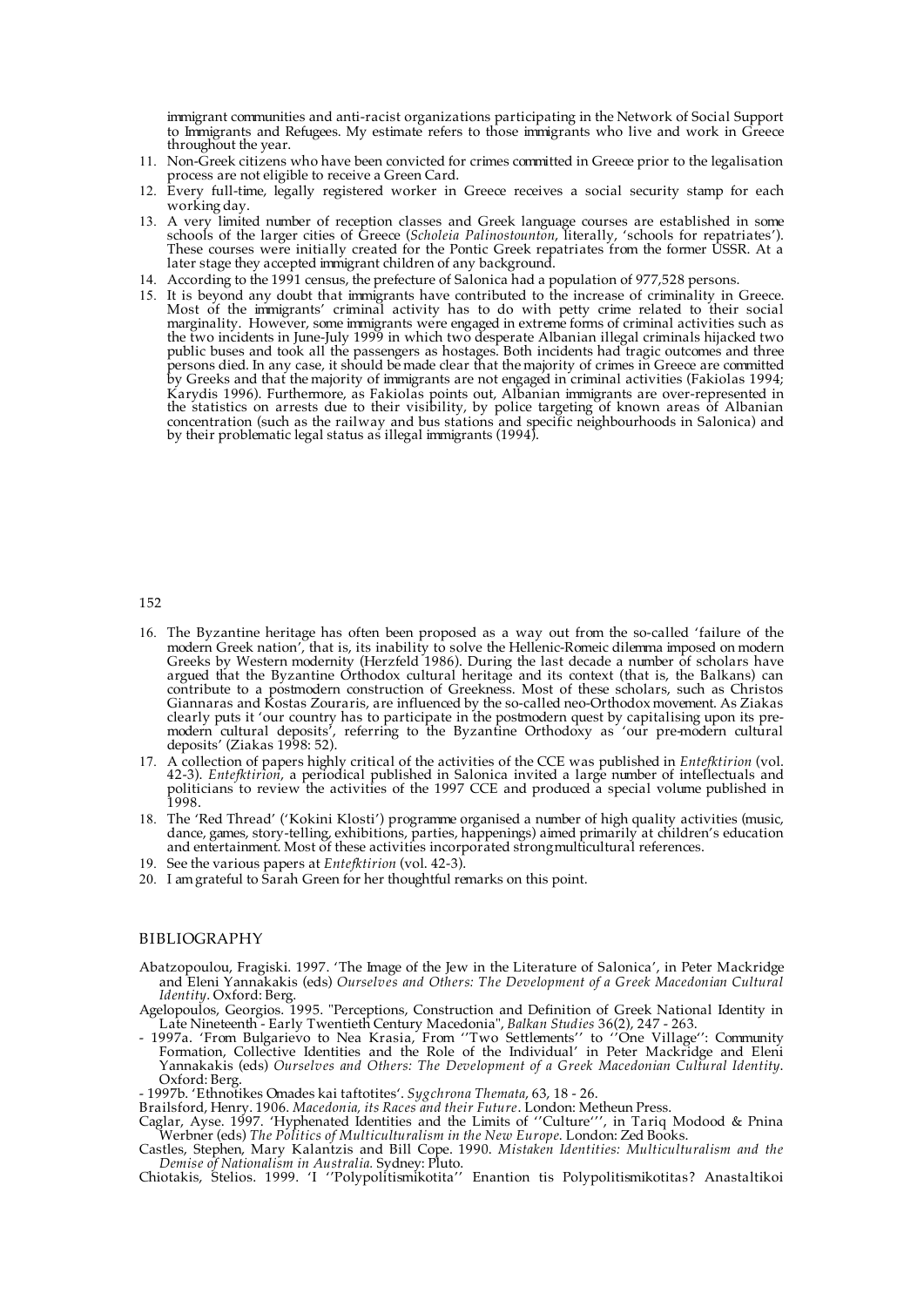Paragontes tis ''Anoichtis Koinonias''. *Epistimi kai Koinonia*, 2 - 3, 105 - 144.

- Cowan, Jane K. 1997. 'Idioms of Belonging: Polyglot Articulations of Local Identity in a Greek Town' in Peter Mackridge and Eleni Yannakakis (eds) *Ourselves and Others: The Development of a Greek Macedonian Cultural Identity*. Oxford: Berg.
- Cultural Capital of Europe (Salonica 1997). 1997. *Alfavitari kata tou Koinonikou Ratsismou*. Salonica: a 1997 Cultural Capital of Europe Publication.

153

Delafenetre, David. 1997. 'Interculturalism, Multiculturalism and Transculturalism'. *Nationalism and Ethnic Politics* 3(1), 89 - 109.

Dragona - Monachou, Myrto. 1999. 'Ithiki kai Thriskeia gia mia Pagkosmia Polipolitismiki Koinonia: To Aitima mias Koinis Ithikis]. *Epistimi kai Koinonia* 2 - 3, 145 - 170.

Fakiolas, R. 1994. 'Metanastefsi apo kai pros tin Ellada', in *Meletes pros timi tou Konstantinou G. Dragatou.* Athens: Papazisis.

Gefou Madianou, Dimitra (ed.). 1998. *Anthropologiki Theoria kai Ethnografia*. Athens: Ellinika Grammata.

-. 1999. *Politismos kai Ethnografia*. Athens: Ellinika Grammata.

Gellner, Ernest. 1983. *Nations and Nationalism*. Oxford: Blackwell.

Goldberg, Theo David. 1994. 'Multicultural Conditions' in *Multiculturalism: A Critical Reader*. London: Blackwell.

Gounaris, Basil, Iakovos Michailidis and Georgios Agelopoulos. 1997. *Taftotites sti Makedonia*. Athens: Papazisis.

Gounaris, Vasilis. 1993. 'Ethnotikes Omades kai Kommatikes Parataxis sti Makedonia ton Valkanikon Polemon', in *Ta Ogdonta Chronia ton Valkanikon Polemon*. Athens: E.L.I.A.

Grillo, Ralph. 1998. *Pluralism and the Politics of Difference: State, Culture and Ethnicity in Comparative Perspective*. Oxford: Oxford University Press.

Herzfeld, Michael. 1986. *Ours Once More: Folklore, Ideology and the making of modern Greece*. New York: Pella.

Ioannou, Andreas. 1999. 'Katanalonontas ti threiskia. Simeioseis schetika me tin ekthesi Thisavroi tou Agiou Orous'. *Dokimes* 8, 24 - 39.

Iosifides, Theodoros. 1997. 'Immigrants in the Athens Labour Market: A Comparative Survey of Albanians, Egyptians and Filipinos', in King Russell and Black Richard (eds) *Southern Europe and the New Immigrations*. Brighton: Sussex Academic Press.

Kahn, Joel. 1995. *Culture, Multiculture, Postculture.* London: Sage.

Karakasidou, Anastasia. 1997. *Fields of Wheat, Hills of Blood*. Chicago: Chicago University Press.

Karydis, Vasilios. 1996. *I egklimatikotita ton metanaston stin Ellada*. Athens: Papazisis.

Katsikas, Christos and Eva Politou. 1999. *Ektos 'Taxis' to 'Diaforetiko'?.* Athens: Gutenberg.

Katsoulis, Ilias. 1999. 'Antistaseis stin polypolitismikotita'. *Epistimi kai Koinonia* 2 - 3, 53 - 104.

King, Russell, Theodoros Iosifides and Lenio Myrivili. 1998. 'A Migrants' Story: From Albania to Athens', *Journal of Ethnic and Migration Studies* 24 (1), 159 - 175.

- Kitromilides, Paschalis. 1990. 'Imagined Communities and the Origins of the National Question in the Balkans', in M. Blinkhorn and Thanos Veremis (eds) *Modern Greece: Nationalism and Nationality*. Athens: ELIAMEP.
- Kofos, Evangelos. 1990. 'National Heritage and National Identity in Nineteenth and Twentieth Century Macedonia', in M. Blinkhorn and Thanos Veremis (eds) *Modern Greece: Nationalism and Nationality*. (eds) Athens: ELIAMEP.

Kymlicka, Will. 1995. *Multicultural Citizenship. A liberal theory of minority rights*. Oxford: Clarendon Press.

Lavdas, Kostas. 1999. 'I Polypolitismikotita kai i Theoritiki Klironomia tou Ethnikou Kratous'. *Epistimi kai Koinonia* 2 - 3, 27 - 52.

Lianos, Theodoros. 1998. 'Kinonikes Anisotites kai Kinonikos Apoklismos', in *Praktika tou ektou sinedriou tou Idrimatos Saki Karagiorga*. Athens: Exantas.

Mackridge, Peter. 1997. 'Cultivating New Lands: The Consolidation of territorial gains in Greek Macedonia through literature' in Peter Mackridge and Eleni Yannakakis (eds) *Ourselves and Others: The Development of a Greek Macedonian Cultural Identity since 1912*. Oxford: Berg.

Modgil, Sohan, Gajendra Verma, Kanka Mallick and Celia Modgil. 1997. *Polypolitismiki ekpaidefsi: Provlimatismoi, Prooptikes*. (Greek Translation of *Multicultural Education: The Interminable debate*). Athens: Ellinika Grammata.

154

Modood, Tariq. 1997. 'Introduction: The Politics of Multiculturalism in the New Europe', in Tariq

Cummins, Jim. 1999. *Taftotites ypo diapragmatefsi*. (Greek translaion of *Negotiating Identities*). Athens: Gutenberg.

Danforth, Loring M. 1995. *The Macedonian Conflict. Ethnic Nationalism in a Transnational World*. Princeton: University of Princeton Press.